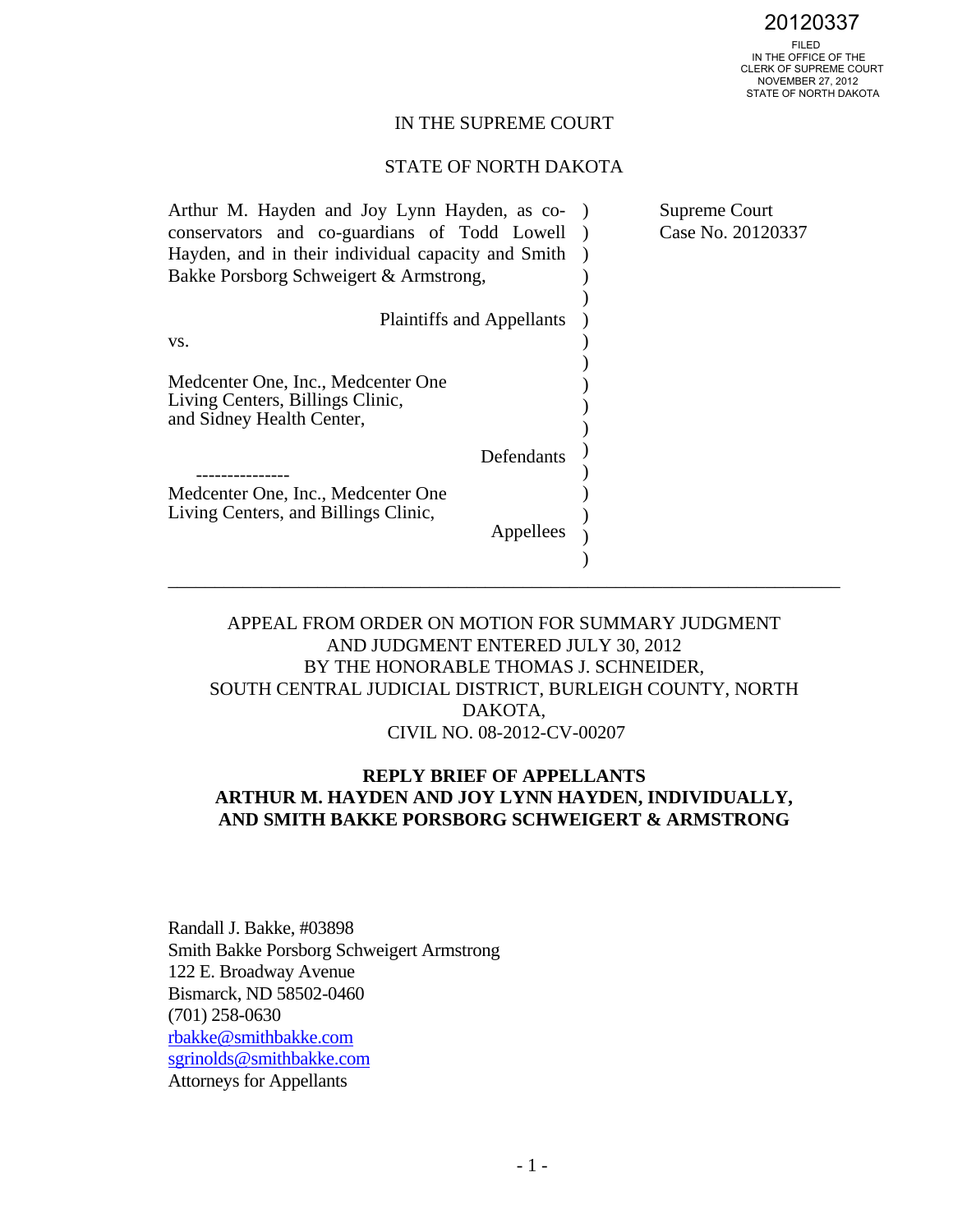|  | <b>TABLE OF CONTENTS</b> |
|--|--------------------------|
|  |                          |

| Argument |                                                                    |  |
|----------|--------------------------------------------------------------------|--|
| I.       |                                                                    |  |
| II.      | The Trial Judge's Dismissal of Parents' Equitable Claims was Based |  |
| III.     |                                                                    |  |
| IV.      |                                                                    |  |
| V.       |                                                                    |  |
| VI.      |                                                                    |  |
| VII.     |                                                                    |  |
|          |                                                                    |  |
|          |                                                                    |  |
|          |                                                                    |  |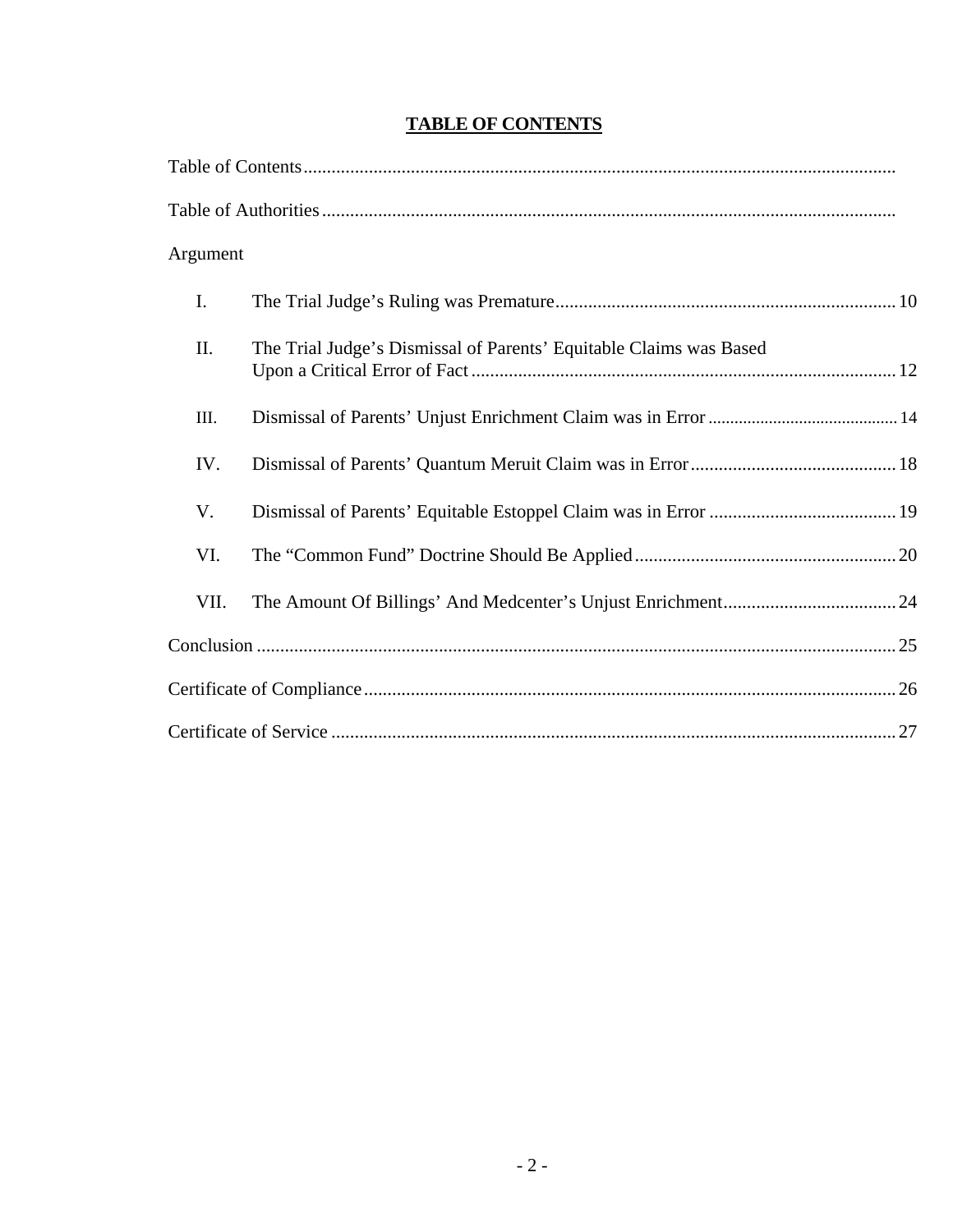# **TABLE OF AUTHORITIES**

| Ritter, Laber & Assocs., Inc. v. Koch Oil, Inc., 2004 ND 117, 680 N.W.2d 634  14 |  |
|----------------------------------------------------------------------------------|--|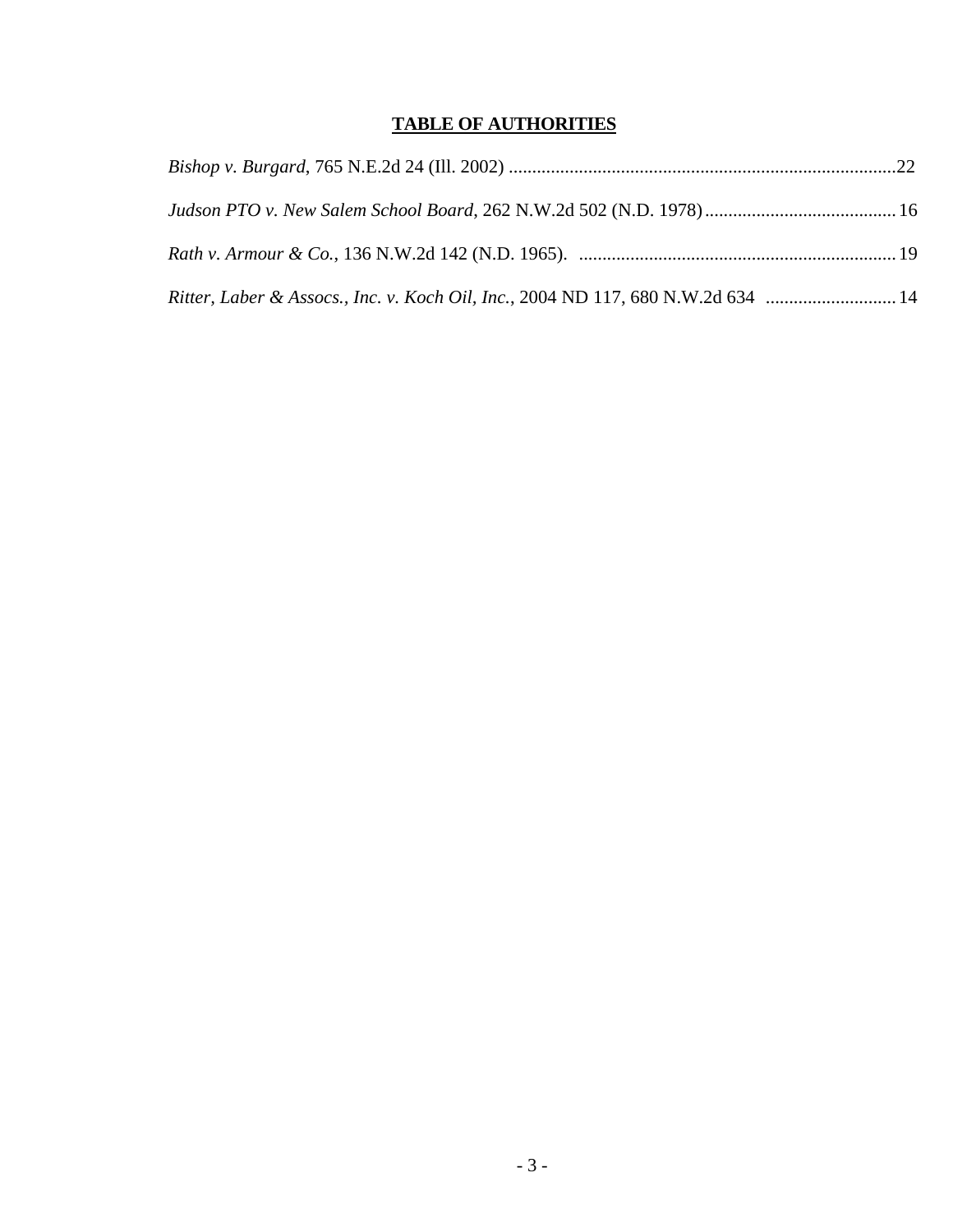#### **RESPONSE TO BILLINGS CLINIC'S STATEMENT OF FACTS**

**(1.)** The Statement of Facts submitted by appellee Billings Clinic contains several factual inaccuracies. The assertion in paragraph 8 this "case is about the Smith Bakke law firm seeking attorney fees for itself from non-clients" is misleading and not accurate. At issue in this case is whether Billings Clinic ("Billings") and Medcenter One ("Medcenter") should be permitted, in equity, to receive the benefits of insurance coverage secured solely as a result of detriments incurred by appellants/plaintiffs Art and Joy Hayden ("Parents"), the parents of Todd Hayden ("Todd") – detriments Todd's Parents had no legal obligation to personally incur.

**(2.)** The assertion in paragraph 10 that Parents were parties, in their individual capacities, in the federal court ERISA action against Blue Cross Blue Shield of Texas ("BCBSTX") is incorrect. Parents are only named in the caption of the federal court action in their capacities as Todd's co-guardians and co-conservators.

**(3.)** The assertion in paragraph 12 "[a]ppellants were granted an award of their attorney fees in the federal court action on an hourly basis for the work undertaken since the federal court action was filed and a substantial award of prejudgment interest and a statutory penalty" is not entirely accurate. The alleged substantial award of prejudgment interest was only .19%, the percentage statutorily allowed by federal law for prejudgment interest. Nineteen one-hundredths of one percent cannot be considered substantial prejudgment interest. Although Todd was awarded his attorney's fees, calculated on an hourly fee basis, plus prejudgment interest, and a statutory penalty for BCBSTX's delays in providing policy information as required under ERISA, such legal remedies were not awarded to, or even available to, Parents or Smith Bakke, directly. These are not "the

- 4 -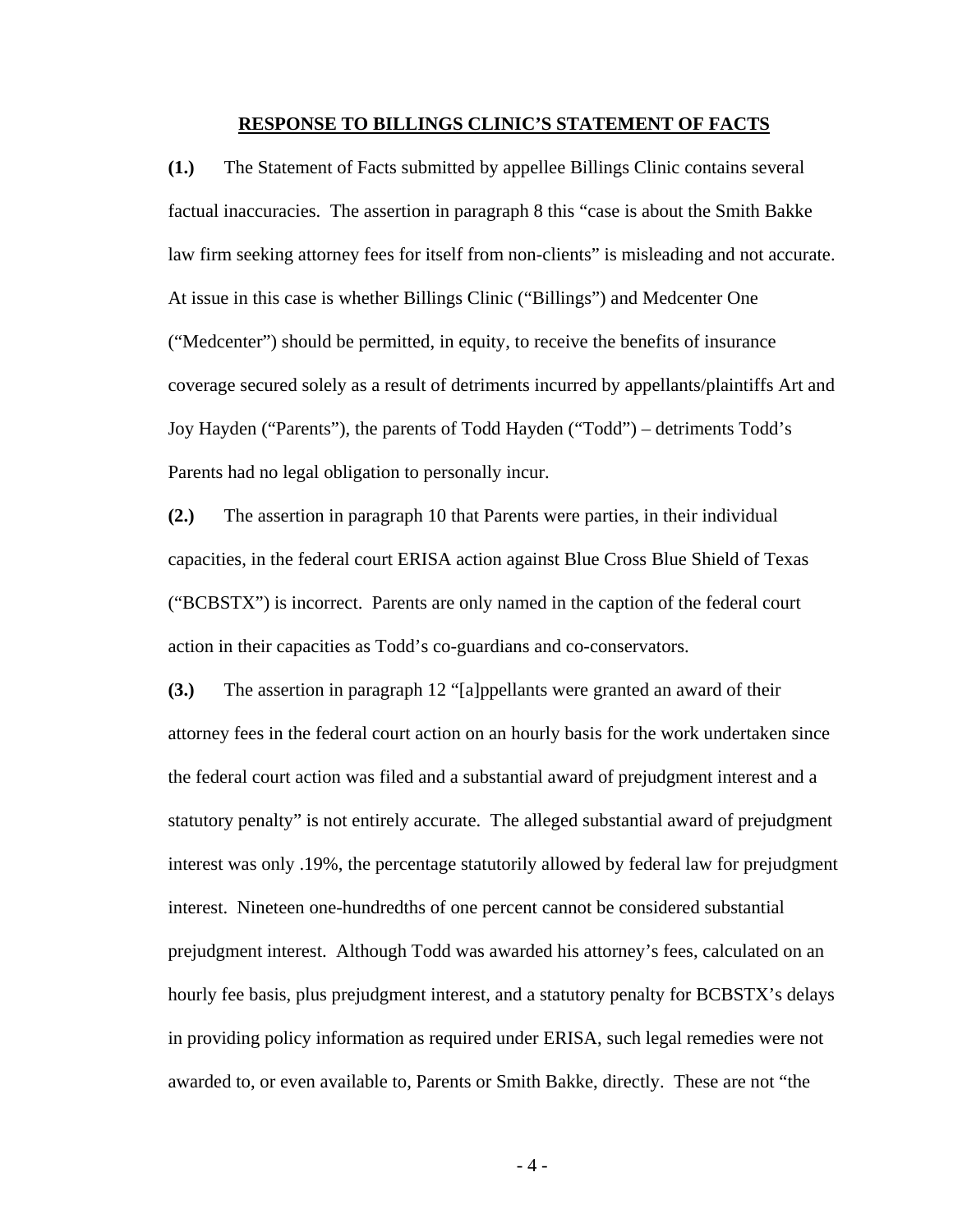very same attorney's fees Appellants sought in this action".

**(4.)** Billings is incorrectly asserting, or at least implying in paragraphs 17 and 18, Parents' equitable claims fail as Parents had a legal obligation to incur the detriments at issue in this case in their individual capacities. Appellants deny Parents had any obligation to incur any personal detriments on behalf of Todd, whether individually, or in their capacities as co-guardians and co-conservators.

**(5.)** Billings also incorrectly asserts in paragraph 22 "[t]he issue of COBRA payments is irrelevant to Billings Clinic." Billings only received payment for its services as a result of the efforts of Parents in the federal court action and after payment of continued insurance premiums under COBRA. Had Parents allowed Todd's policy with BCBSTX to lapse during the federal court litigation, BCBSTX may have taken the position no coverage was available for payment of Billings due to the lapse in the policy – a position which would have been detrimental to Billings.

#### **RESPONSE TO MEDCENTER'S STATEMENT OF FACTS**

**(6.)** Medcenter's assertion in paragraph 11 that the Noridian Mutual Insurance Company Provider Participation Agreement ("Provider Agreement") (Medcenter App. 69) between Noridian and Medcenter applies to BCBSTX is disputed. BCBSTX is not referenced in the Provider Agreement and no evidence has been produced to establish any justification for Medcenter (or Billings for that matter) to accept from BCBSTX less than the gross amounts billed to Todd for the services provided him. The referenced Provider Agreement indicates on its face it is a Provider Agreement for Noridian (BCBSND), and has no application to BCBSTX.

**(7.)** Medcenter's claim in paragraph 14 it did not "negotiate" or "settle" with

- 5 -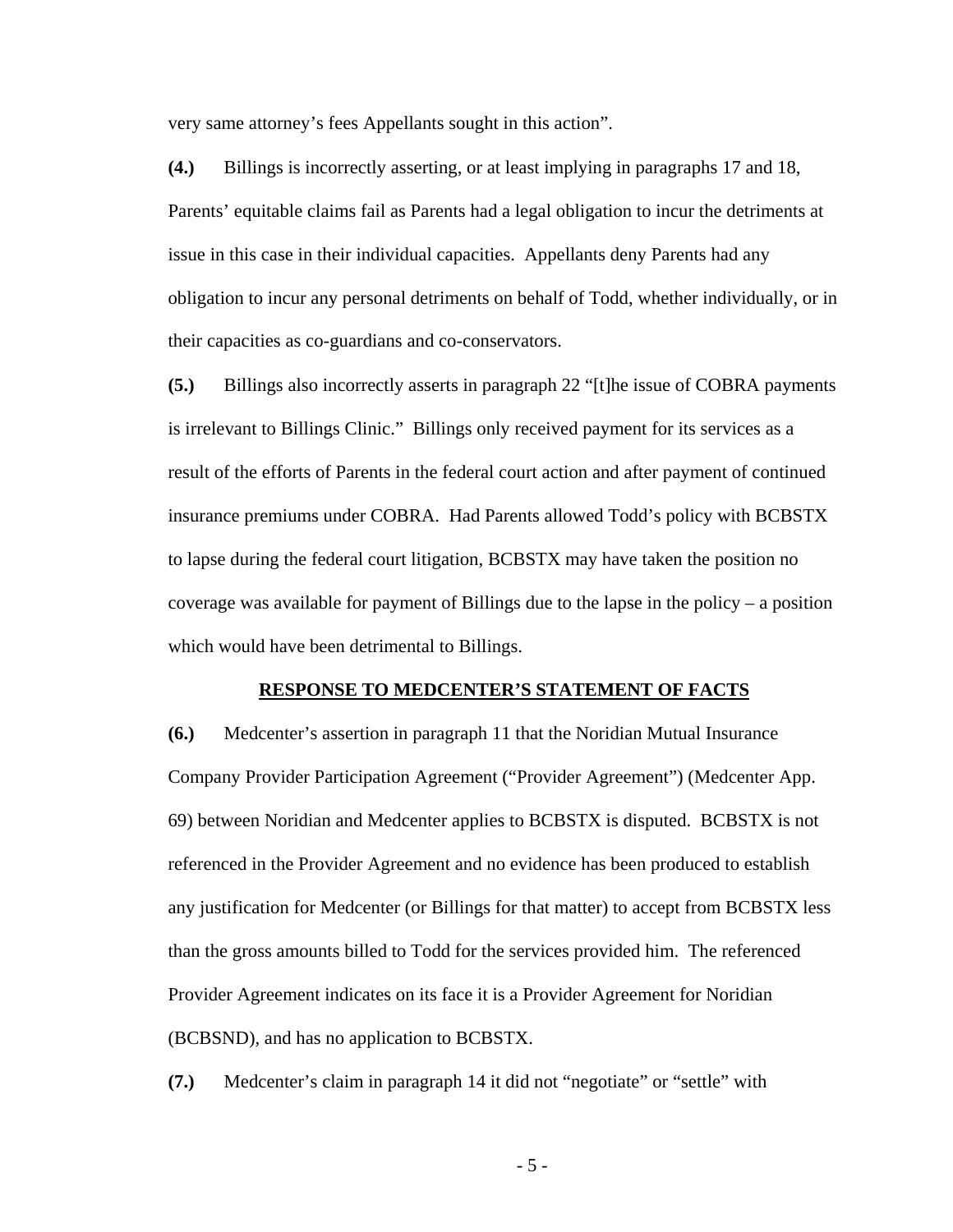BCBSTX relative to Todd's debt with Medcenter is incorrect. It is not disputed Medcenter accepted over \$239,000 less from BCBSTX than the medical bills charged to Todd.

**(8.)** Medcenter's assertion in paragraph 17 it had no legal basis to directly sue BCBSTX is irrelevant to the equitable claims before the Court and misses the point. MedCenter had an equitable obligation to reimburse Parents for the detriments they incurred, without obligation to do so, in securing the benefits conferred upon Medcenter. **(9.)** The quotation in paragraph 22 to the federal court's statement in the federal case that ERISA provides for the recovery of attorney fees, while true, misses the point. Neither Parents, individually, nor Smith Bakke, had standing to bring a claim against BCBSTX under ERISA. Only the insured, Todd, had such standing. These facts differentiate this case from all cases relied upon by Medcenter and Billings and establish the appropriateness of an equitable remedy for Parents.

#### **ARGUMENT**

#### **I. THE TRIAL JUDGE'S RULING WAS PREMATURE**

**(10.)** Medcenter's assertion Parents and Smith Bakke failed to explain to the trial court how additional discovery would have precluded entry of summary judgment is without merit. The Hayden's specifically listed issues of fact which required further discovery in their briefing in opposition to Medcenter's motion for summary judgment (Dkt. #68), reproduced at paragraph 26 of Medcenter's appellate brief. Each of the factual issues listed pertained directly to the issues before the trial court, and would have established Medcenter's and Billings Clinic's knowledge of their obligation to share in the expenses associated with securing payment from BCBSTX, and would have established Medcenter

- 6 -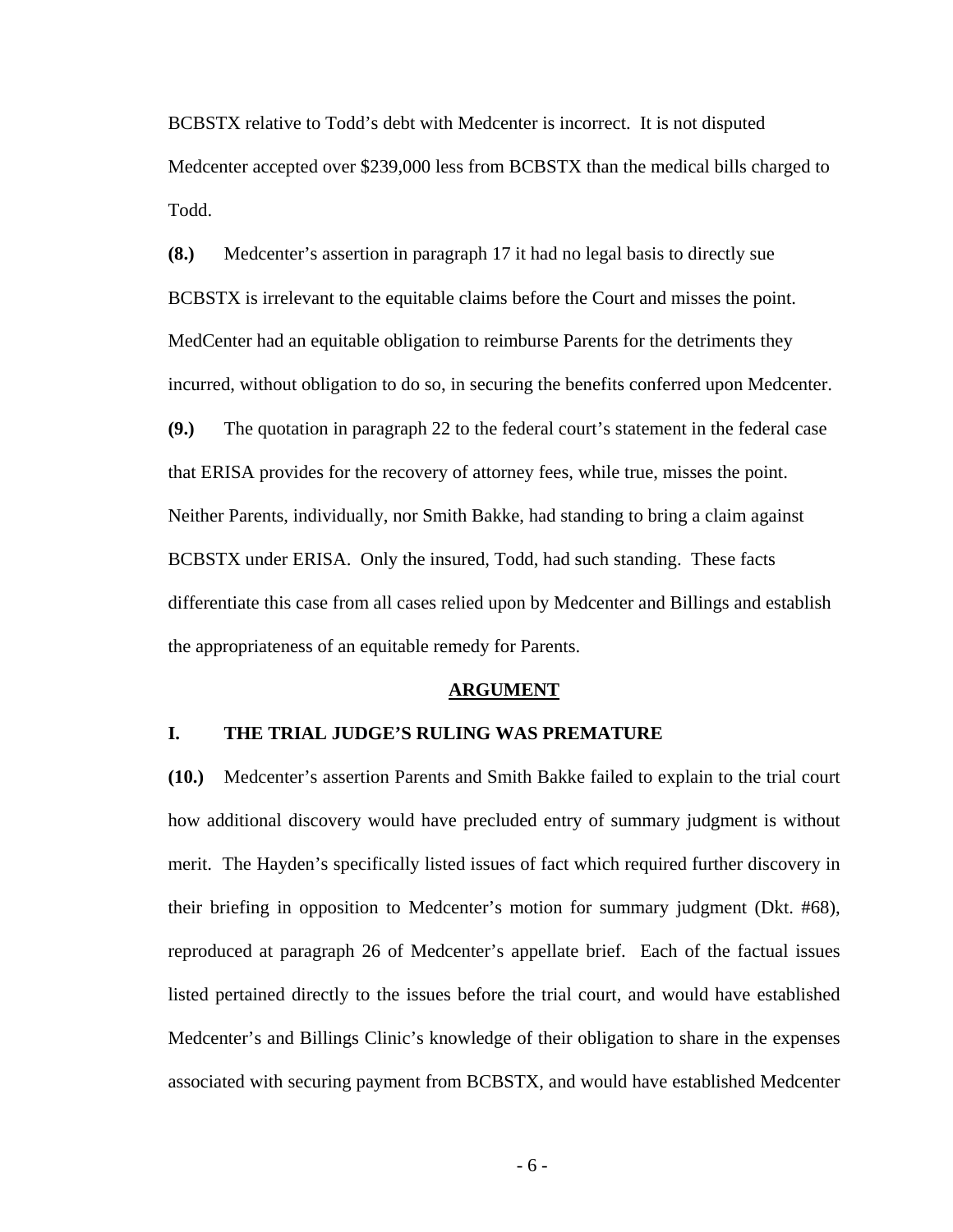and Billings were not obligated to accept from BCBSTX less than the full value of the services provided to Todd.

 **(11.)** It should be kept in mind the dispositive motions at issue were served only fortytwo days after this action was commenced. Although Medcenter provided responses to the Hayden's written discovery requests, the Haydens should not be required to simply accept as truth the responses provided by Medcenter.

# **II. THE TRIAL JUDGE'S DISMISSAL OF PARENTS' EQUITABLE CLAIMS WAS BASED UPON A CRITICAL ERROR OF FACT**

**(12.)** Parents dispute Medcenter and Billings never claimed Parents were personally liable for the medical care provided to Todd. As discussed in paragraphs 19, 20 and 21 of Appellant's principal brief, communications between Parents and Medcenter and Billings lead Parents to believe payment for Todd's care was being sought from them, personally. Regardless, both Medcenter and Billings assert the trial court made no finding Parents are personally liable for the debts of Todd. Therefore, all parties are in agreement any such determination by the trial court was in error.

 **(13.)** This is a critical point as the fundamental error underlying the trial judge's dismissal of Parents' equitable claims was the trial judge's imputation of Todd's personal obligation to pay for the care provided him by Billings and Medcenter to Parents. Todd's legal obligations are immaterial to the equitable claims of Parents.

### **III. DISMISSAL OF PARENTS' UNJUST ENRICHMENT CLAIM WAS IN ERROR**

**(14.)** Medcenter and Billings miss the point when they assert they were entitled to be compensated for the care provided to Todd. The issues before this Court do not concern Todd's legal obligations. Instead, at issue are the detriments necessarily incurred by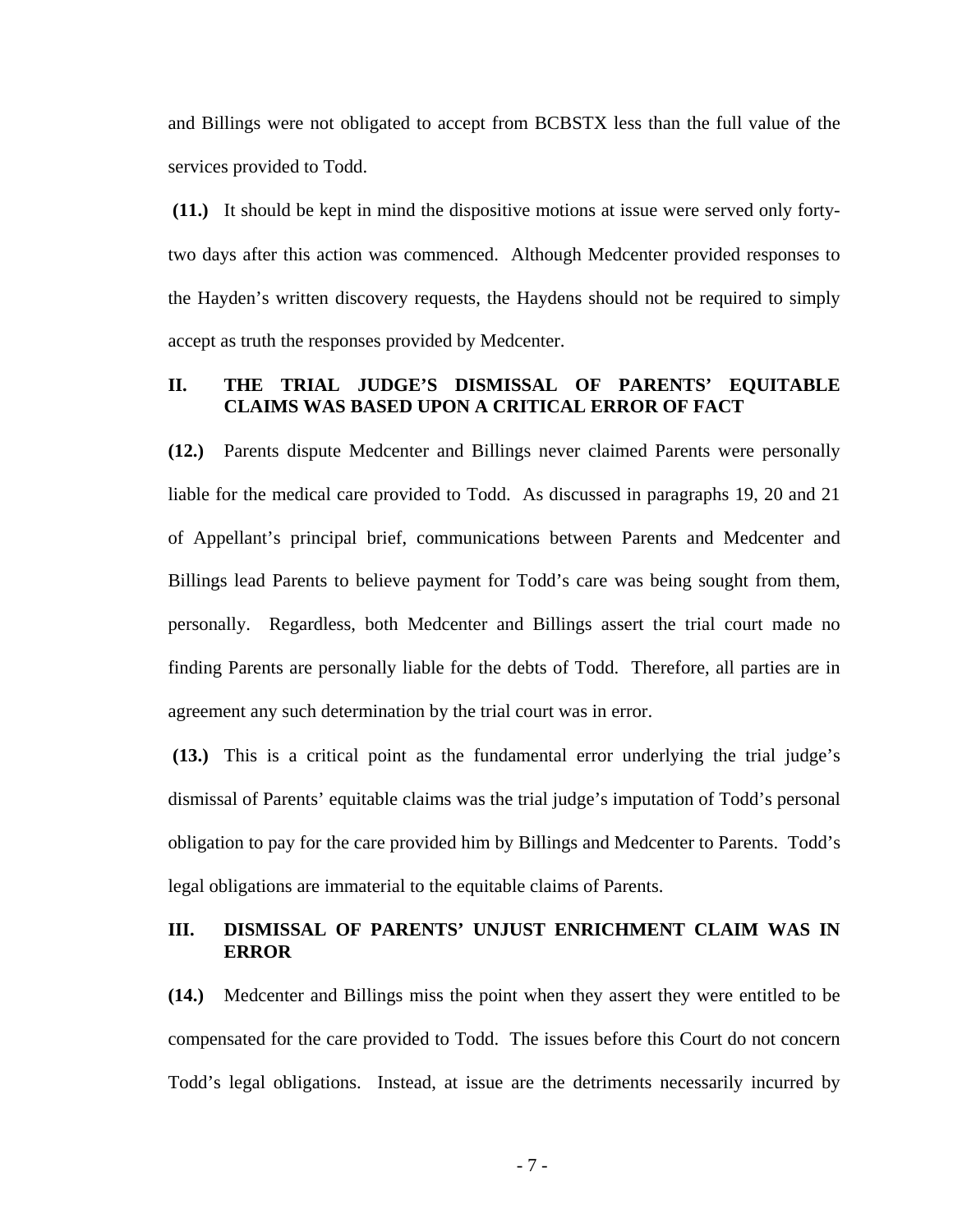Parents, personally, to secure the insurance benefits received by Medcenter and Billings. It is not disputed that but for the detriments incurred by Parents neither Medcenter nor Billings would have received the insurance benefits at issue. The fact Parents personal obligation to pay for the attorney's fees was the result of their contractual agreement with Smith Bakke is irrelevant to the equitable claims at issue. As to Parents, the relevant inquiry is whether the circumstances of Medcenter and Billings's receipt and retention of the insurance proceeds from BCBSTX are such that, as between them and Parents (not Todd), it is unjust for them to retain the benefits without paying the costs associated in securing the benefits. See *Ritter, Laber & Assocs., Inc. v. Koch Oil, Inc.*, 2004 ND 117, ¶ 26, 680 N.W.2d 634 ("Even when a person has received a benefit from another, that person is liable only if the circumstances of the receipt or retention are such that, as between the two persons, it is unjust to retain the benefit." (underline added)).

**(15.)** As discussed at paragraphs 38 through 47 of the Appellants' principal brief, none of the cases relied upon by the trial judge, Medcenter and Billings involved a claim by someone who incurred a detriment, with no obligation to do so, which resulted in a direct benefit to the health care provider, and for which no other legal remedy was available, as in the present case. Parents have no legal recourse against BCBSTX for recovery of attorney's fees, or otherwise have any available remedy at law.

**(16.)** Medcenter asserts at paragraph 42, for the first time on appeal, Parents and Smith Bakke lack standing to sue Medcenter and Billings due to a lack of any relationship between them. This issue was not presented to the trial judge for determination and has been waived and should not be considered on appeal. *See Judson PTO v. New Salem School Board*, 262 N.W.2d 502, 505 (N.D. 1978)(determining a lack of standing

- 8 -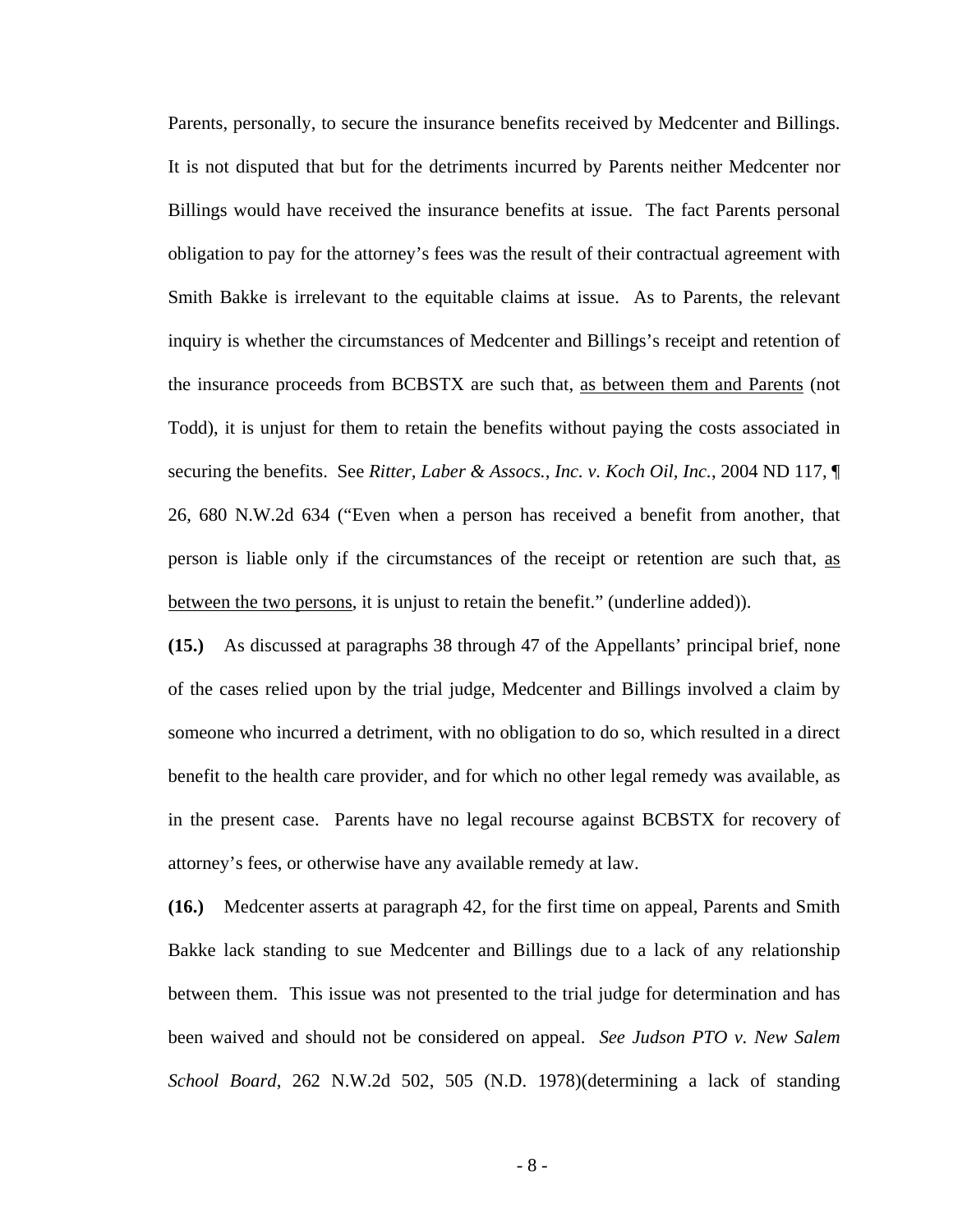argument raised for the first time on appeal had been waived pursuant to Rule 12(h), N.D. R. Civ. P. and would not be considered on appeal).

**(17.)** Medcenter's standing argument is also without merit. Equitable remedies are intended to address situations where there is a lack of a contractual relationship between the parties. While it is true the insurance benefits received by Medcenter and Billings were paid by BCBSTX and not Parents, such misses the point – there would not have been any insurance benefit payments were it not for the detriments incurred by Parents.

# **IV. DISMISSAL OF PARENTS' QUANTUM MERUIT CLAIM WAS IN ERROR**

**(18.)** Medcenter completely ignores the communications between Parents and Smith Bakke with Medcenter representative, Lori Blees, as early as March 25, 2010, as discussed in paragraphs 19 and 50 of the Appellants' Brief. Blees indicated to Bakke Medcenter would leave the situation between patient and insurance carrier, and would not join in a lawsuit with the Haydens because said lawsuit would likely be a lost cause. Billings was on notice regarding the lawsuit against BCBSTX at least as early as April 1, 2010, when Smith Bakke sent a records request to Billings notifying them of the lawsuit and requesting Todd's medical records. Both Billings and Medcenter had directly submitted claims for payment to BCBSTX and had been denied, both were aware legal expenses were going to be incurred in an effort to secure the insurance benefits, and both decided to free-load off the efforts of Parents.

### **V. DISMISSAL OF PARENTS' EQUITABLE ESTOPPEL CLAIM WAS IN ERROR**

**(19.)** The trial judge erred in dismissing Parents equitable estoppel claim based upon factual findings for which the only evidence presented was directly opposite. For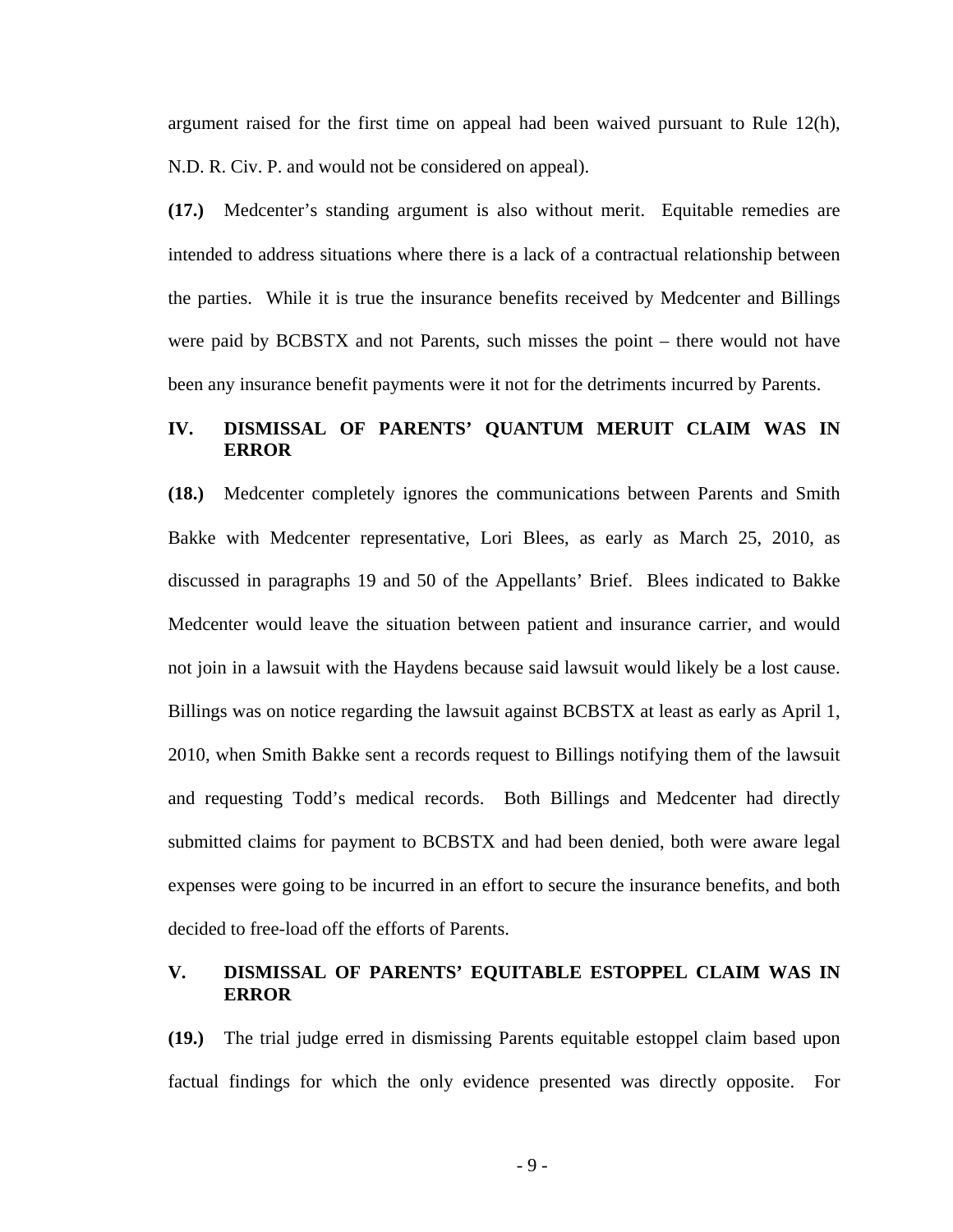example, the trial court concluded " . . . the Haydens understood, and continue to understand, that they are not primarily responsible for Todd Hayden's medical bills, . . ." (Hayden App. 210.) This finding of fact is directly contradicted by the affidavit testimony of Joy Hayden wherein Joy Hayden testified "[t]hat because [she] continued to receive medical bills and telephone calls from defendants Billings Clinic [and] Medcenter One . . . and/or their representatives, [she] believed either [she] and/or Todd Hayden would or may be responsible for paying those medical bills, which induced [Joy Hayden] to file a lawsuit in federal court . . . ." (Hayden App. 44 at  $\P$  3.) In addition, representations were made by Medcenter representative, Lori Blees, which conveyed the impression to the Hayden's that a lawsuit against BCBSTX was the only option left in order to ensure the Hayden's would not be responsible for Todd Hayden's medical bills. Lori Blees told plaintiffs a claim or lawsuit was a "lost cause" and Medcenter would not be pursuing a claim against BCBSTX. This conversation, in addition to Parents' continuous receipt of medical bills and telephone calls from representatives of Billings and Medcenter requesting payment for the care provided to Todd, caused Parents to incur personal liability in retaining legal counsel to secure a reversal of BCBSTX's wrongful denial of insurance coverage for Todd's care. At the very least, a genuine question of fact exists as to whether the representations made to the Haydens and their counsel support a claim of equitable estoppel. Equitable estoppel claims are ordinarily questions of fact for a jury to decide. *Rath v. Armour & Co.*, 136 N.W.2d 142, 148 (N.D. 1965).

# **VI. THE "COMMON FUND" DOCTRINE SHOULD BE APPLIED**

**(20.)** Neither Medcenter nor Billings dispute that by addressing Parents and Smith Bakke's common fund doctrine claim, the trial judge impliedly allowed the amendment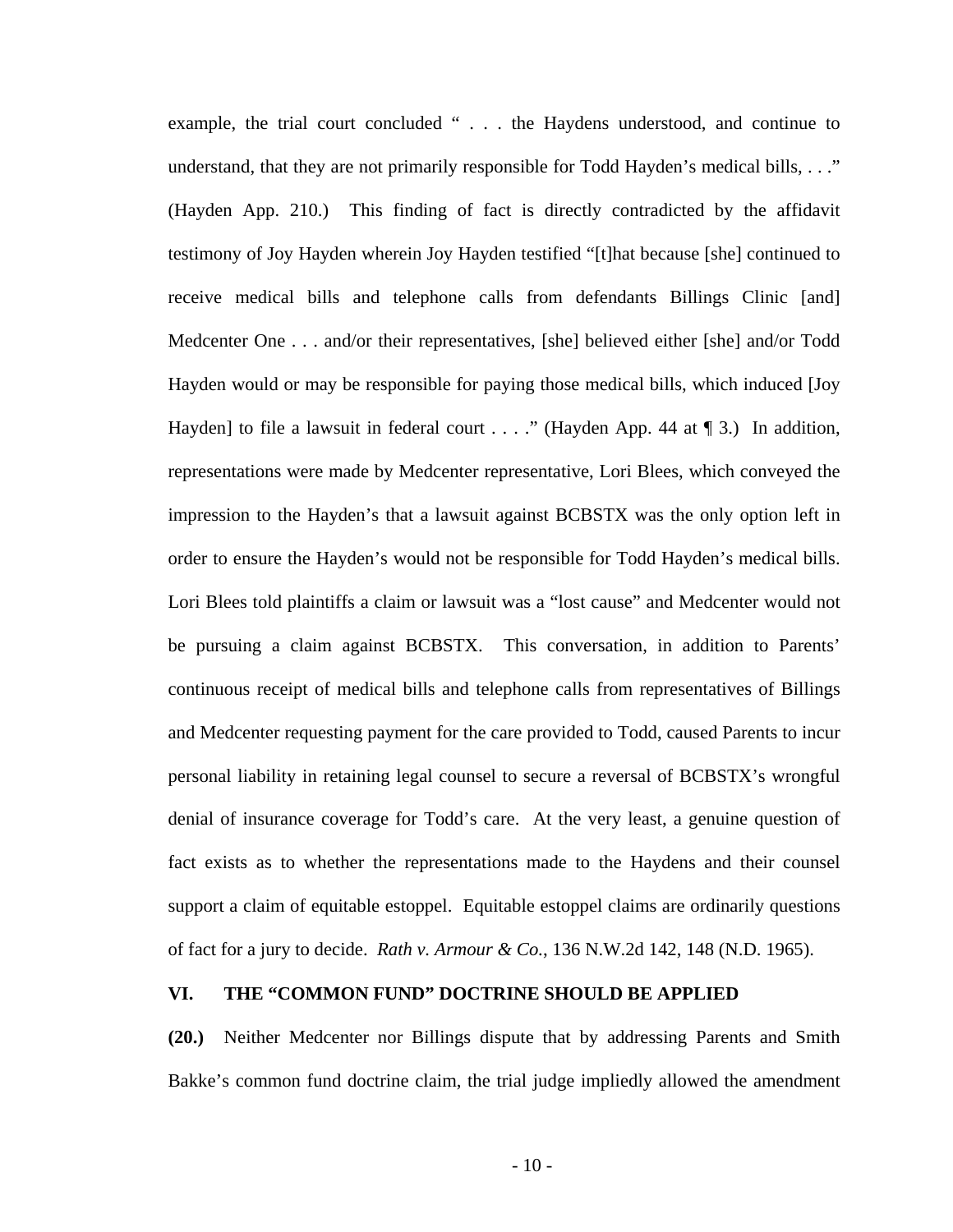to the pleadings to add such cause of action. All parties therefore concede the amendment was allowed.

**(21.)** Medcenter's assertion the common fund doctrine does not apply in a debtorcreditor relationship, and citation to cases involving debtor-creditor relationships, confuse the issue before this Court. At issue is not a claim by Todd, but rather a claim by Parents and Smith Bakke. There is no debtor-creditor relationship between Medcenter and/or Billings with Parents and/or Smith Bakke. Attributing the obligations of Todd to Parents and Smith Bakke was the fundamental error underlying the trial judge's dismissal of the equitable claims, as well as the common fund claim.

**(22.)** The analysis and application of the common fund doctrine by the Supreme Court of Illinois in *Bishop v. Burgard*, 765 N.E.2d 24 (Ill. 2002) as discussed in paragraphs 59 and 60 of Appellants' principal brief is particularly applicable to the claims of Parents and Smith Bakke in this case, especially considering the absence of any debtor-creditor relationship in either case.

**(23.)** Although it is true the common fund obtained in the federal court action will benefit many health care providers, as Smith Bakke's services were provided under a contingency fee agreement, it is immaterial that all other benefited parties are not parties to the present action. Medcenter and Billings are only being asked to pay their share of the attorney's fees incurred in securing insurance proceeds to which they were entitled based on such contingency fee percentage.

# **VII. THE AMOUNT OF BILLINGS' AND MEDCENTER'S UNJUST ENRICHMENT**

**(24.)** An issue to be resolved in the context of Parents' equitable claims is the amount of the enrichment received by Medcenter and Billings as a result of the detriments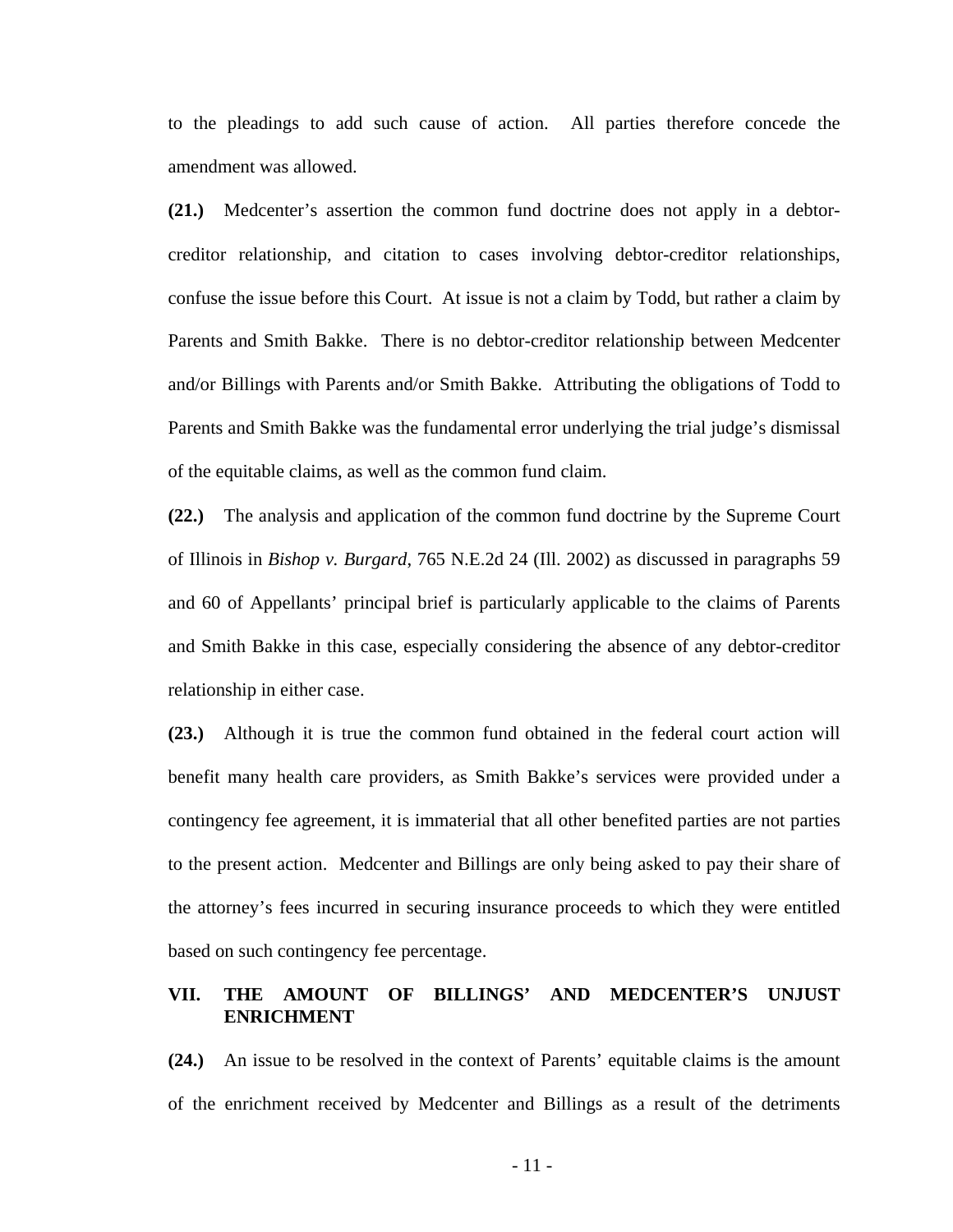incurred by Parents. It is in this context in which the gross billings for Todd's medical care are relevant. Neither Medcenter nor Billings have presented any evidence to establish any contractual obligation on their part to accept from BCBSTX any amount less than the gross amounts billed to Todd for his care. Their unilateral decisions (without the Hayden's input) to accept the lesser amounts from BCBSTX, without any obligation to do so, should not result in a diminishment of the amounts by which they have been enriched as a result of the insurance benefits secured by Parents. This logic applies regardless of whether or not such insurance proceeds were ultimately paid directly to Medcenter One and Billings by BCBSTX.

#### **VIII. CONCLUSION**

**(25.)** Parents request the trial judge's dismissal of their unjust enrichment, quantum meruit and equitable estoppel claims, as well as the common fund doctrine claim of Todd's Parents and Smith Bakke, be reversed, and this matter be remanded to the trial court for completion of discovery and for a jury trial.

Dated this 27<sup>th</sup> day of November, 2012.

### SMITH BAKKE PORSBORG SCHWEIGERT& ARMSTRONG

By: **\_\_\_\_\_\_***s/ Randall Bakke\_\_\_\_\_*

Randall J. Bakke, #03989 122 E. Broadway Ave. P.O. Box 460 Bismarck, ND 58502-0460 (701) 258-0630

Attorneys for Appellants, Arthur and Joy Lynn Hayden, coconservators and co-guardians of Todd Lowell Hayden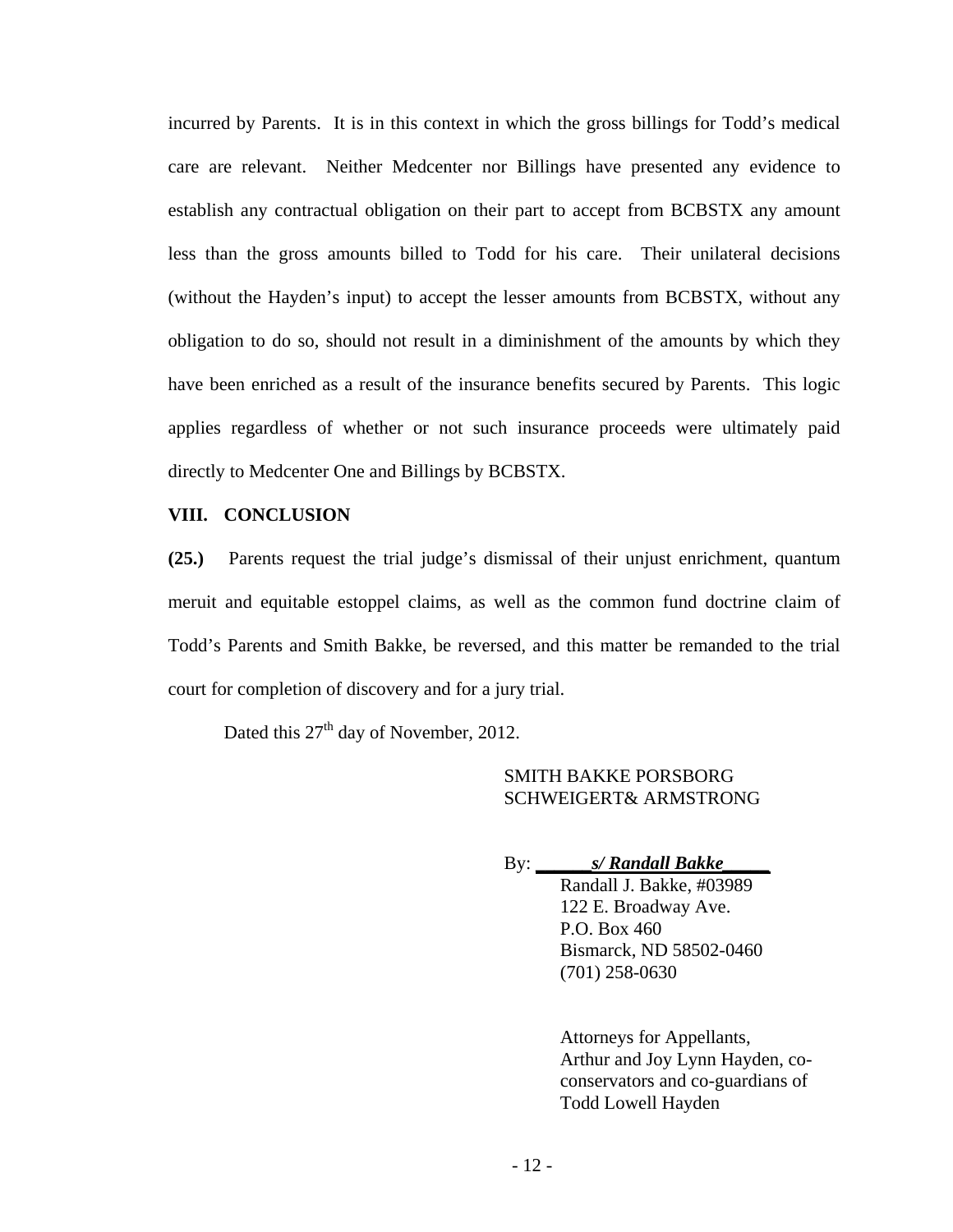#### **CERTIFICATE OF COMPLIANCE**

**(26.)** The undersigned, as attorneys for the Plaintiffs/Appellants in the above matter, and as the authors of the above brief, hereby certify, in compliance with Rule 32(a) of the North Dakota Rules of Appellate Procedure, that the above brief was prepared with proportional type face and that the total number of words in the above brief, excluding words in the table of contents, table of authorities, signature block, certificate of service and certificate of compliance totals 2,488.

Dated this  $27<sup>th</sup>$  day of November, 2012.

# SMITH BAKKE PORSBORG SCHWEIGERT & ARMSTRONG

By \_\_\_*s/Randall J. Bakke*\_\_\_\_\_\_\_\_\_\_\_\_\_\_ Randall J. Bakke (ND ID# 03898) 122 E. Broadway Ave. P.O. Box 460 Bismarck, ND 58502-0460 (701) 258-0630

Attorneys for Appellants